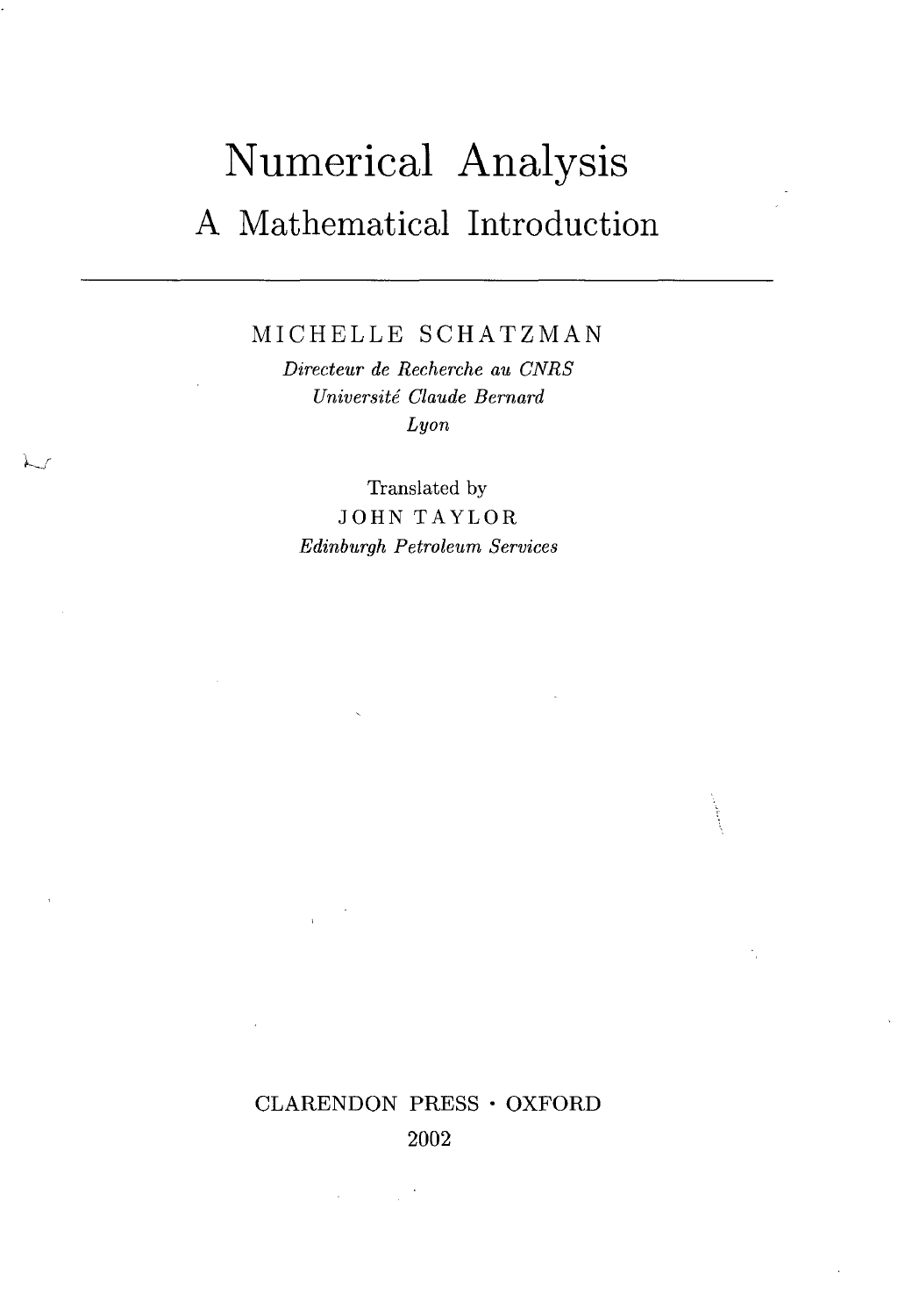# **Contents**

| I                |         |       | The entrance fee                                        | 1                |
|------------------|---------|-------|---------------------------------------------------------|------------------|
| 1                |         |       | <b>Floating numbers</b>                                 | 3                |
|                  | $1.1\,$ |       | Counting in base $\beta$                                | $\boldsymbol{3}$ |
|                  | 1.2     |       | Expansion of the rational numbers in base $\beta$       | $\overline{5}$   |
|                  | 1.3     |       | The machine representation of numbers                   | $\overline{5}$   |
|                  | $1.4\,$ |       | Summation of series in floating-point numbers           | $\overline{7}$   |
|                  | $1.5\,$ |       | Even the obvious problems are rotten                    | 8                |
|                  | $1.6\,$ |       | Even the easy problems are hard                         | 9                |
|                  | $1.7\,$ |       | A floating conclusion                                   | 10               |
| $\boldsymbol{2}$ |         |       | A flavour of numerical analysis                         | 11               |
|                  | 2.1     |       | Comparison of exponentials and powers                   | 12               |
|                  | 2.2     |       | Convergence and divergence of classic series            | 13               |
|                  | 2.3     |       | Discrete approximation of the logarithm                 | 13               |
|                  | 2.4     |       | Comparison of means                                     | 16               |
|                  | 2.5     |       | Elementary construction of the exponential              | 17               |
|                  | 2.6     |       | Exponentials of matrices                                | 20               |
| 3                |         |       | Algebraic preliminaries                                 | 25               |
|                  | 3.1     |       | Linear algebra refresher                                | 25               |
|                  |         |       | 3.1.1 The matrix of a linear mapping                    | 25               |
|                  |         |       | 3.1.2 The determinant                                   | 27               |
|                  |         | 3.1.3 | The fundamental theorem of linear algebra and its       |                  |
|                  |         |       | consequences                                            | 29               |
|                  |         | 3.1.4 | Eigenvalues and eigenvectors                            | 30               |
|                  |         | 3.1.5 | Scalar products, adjoints, and company                  | 31               |
|                  |         | 3.1.6 | Triangular matrices                                     | 34               |
|                  | 3.2     |       | <b>Block matrices</b>                                   | 34               |
|                  |         |       | 3.2.1 Block decomposition of a linear mapping or matrix | 34               |
|                  |         |       | 3.2.2 Block multiplication                              | 36               |
|                  | 3.3     |       | Exercises from Chapter 3                                | 37               |
|                  |         | 3.3.1 | Elementary algebra                                      | 37               |
|                  |         | 3.3.2 | <b>Block</b> decomposition                              | 38               |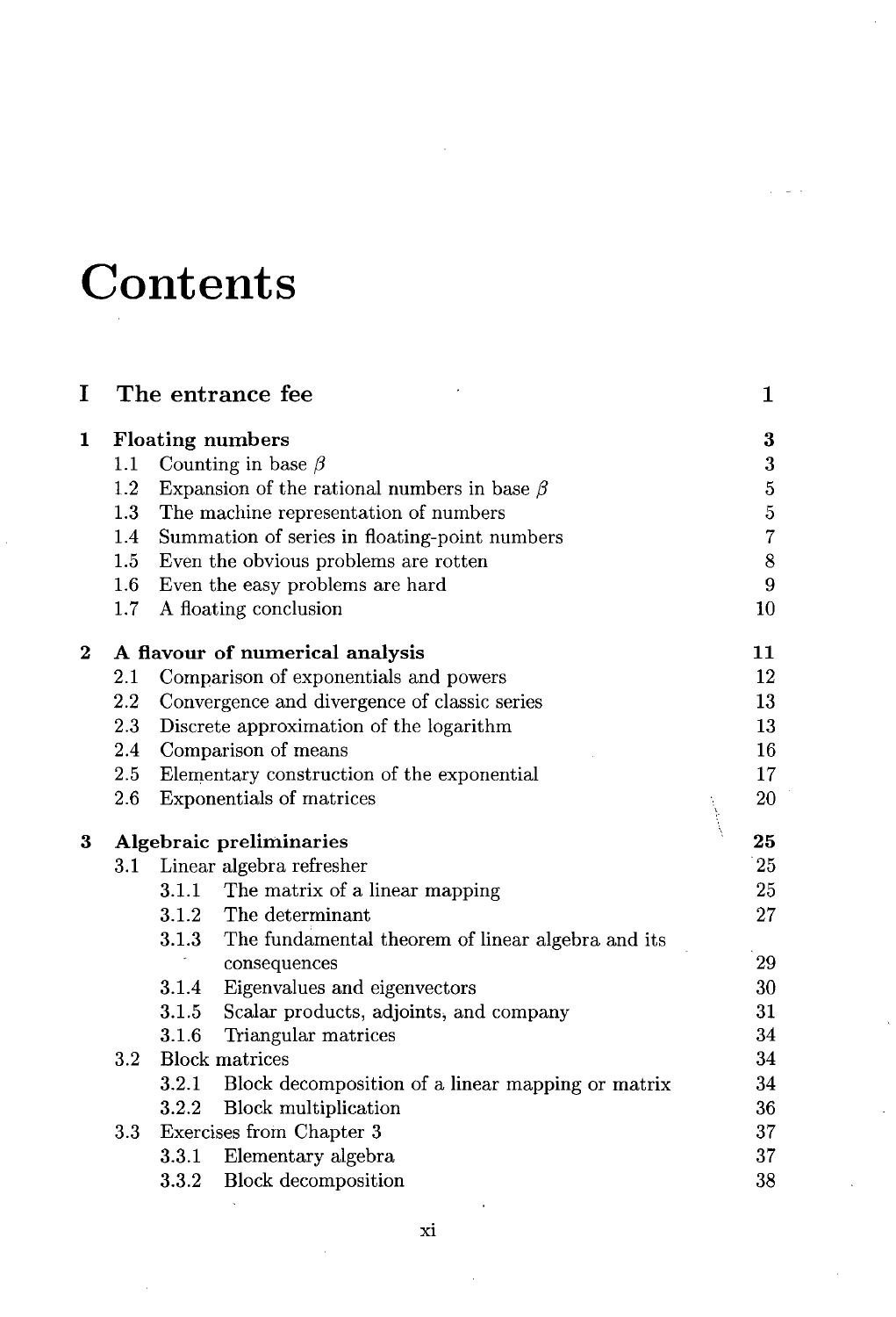| X11 | <b>CONTENTS</b> |
|-----|-----------------|
|     |                 |

|                        |         | 3.3.3 | Graphs and matrices                                        | 39  |
|------------------------|---------|-------|------------------------------------------------------------|-----|
|                        |         | 3.3.4 | Functions of matrices                                      | 40  |
|                        |         | 3.3.5 | Square roots, cosines, and sines of matrices               | 41  |
|                        |         | 3.3.6 | Companion matrices and bounds of matrix powers             | 42  |
|                        |         | 3.3.7 | The Kantorovich inequality                                 | 44  |
| $\mathbf{I}\mathbf{I}$ |         |       | Polynomial and trigonometric approximation                 | 47  |
| 4                      |         |       | Interpolation and divided differences                      | 51  |
|                        | 4.1     |       | Lagrange interpolation                                     | 51  |
|                        |         | 4.1.1 | The Lagrange interpolation problem                         | 51  |
|                        | 4.2     |       | Newton's interpolation                                     | 54  |
|                        |         | 4.2.1 | Newton's basis is better than Lagrange's basis             | 54  |
|                        |         | 4.2.2 | Integral representation of divided differences             | 57  |
|                        | 4.3     |       | Interpolation error                                        | 59  |
|                        | 4.4     |       | Hermite and osculating interpolation                       | 64  |
|                        | $4.5\,$ |       | Divided differences as operators                           | 67  |
|                        |         |       | 4.5.1 Finite differences on uniform grids                  | 70  |
|                        | 4.6     |       | Exercises from Chapter 4                                   | 72  |
|                        |         | 4.6.1 | More on divided differences                                | 72  |
|                        |         | 4.6.2 | Boundary value problem for an ODE                          | 74  |
|                        |         | 4.6.3 | Extrapolation to the limit                                 | 75  |
| 5                      |         |       | Least-squares approximation for polynomials                | 77  |
|                        | 5.1     |       | Posing the problem                                         | 77  |
|                        |         | 5.1.1 | Least-squares is Pythagoras in many dimensions             | 77  |
|                        |         | 5.1.2 | Is it really calculable?                                   | 80  |
|                        | $5.2\,$ |       | Orthogonal polynomials                                     | 81  |
|                        |         | 5.2.1 | Construction of orthogonal polynomials                     | 82  |
|                        |         | 5.2.2 | Examples of orthogonal polynomials                         | 83  |
|                        |         | 5.2.3 | Revival of special functions                               | 87  |
|                        |         | 5.2.4 | Orthogonal polynomials and least-squares                   | 88  |
|                        | 5.3     |       | Polynomial density: Bernstein polynomials                  | 88  |
|                        |         | 5.3.1 | Modulus of continuity                                      | 89  |
|                        |         | 5.3.2 | Bernstein polynomials and Bernstein approximation          | 90  |
|                        |         | 5.3.3 | Application of Bernstein polynomials to graphics software: |     |
|                        |         |       | the Bézier curves                                          | 94  |
|                        | 5.4     |       | Least-squares convergence                                  | 96  |
|                        | $5.5\,$ |       | Qualitative properties                                     | 97  |
|                        | 5.6     |       | Exercises from Chapter 5                                   | 99  |
|                        |         | 5.6.1 | Laguerre polynomials                                       | 99  |
|                        |         | 5.6.2 | Padé type and Padé approximations                          | 101 |

λ s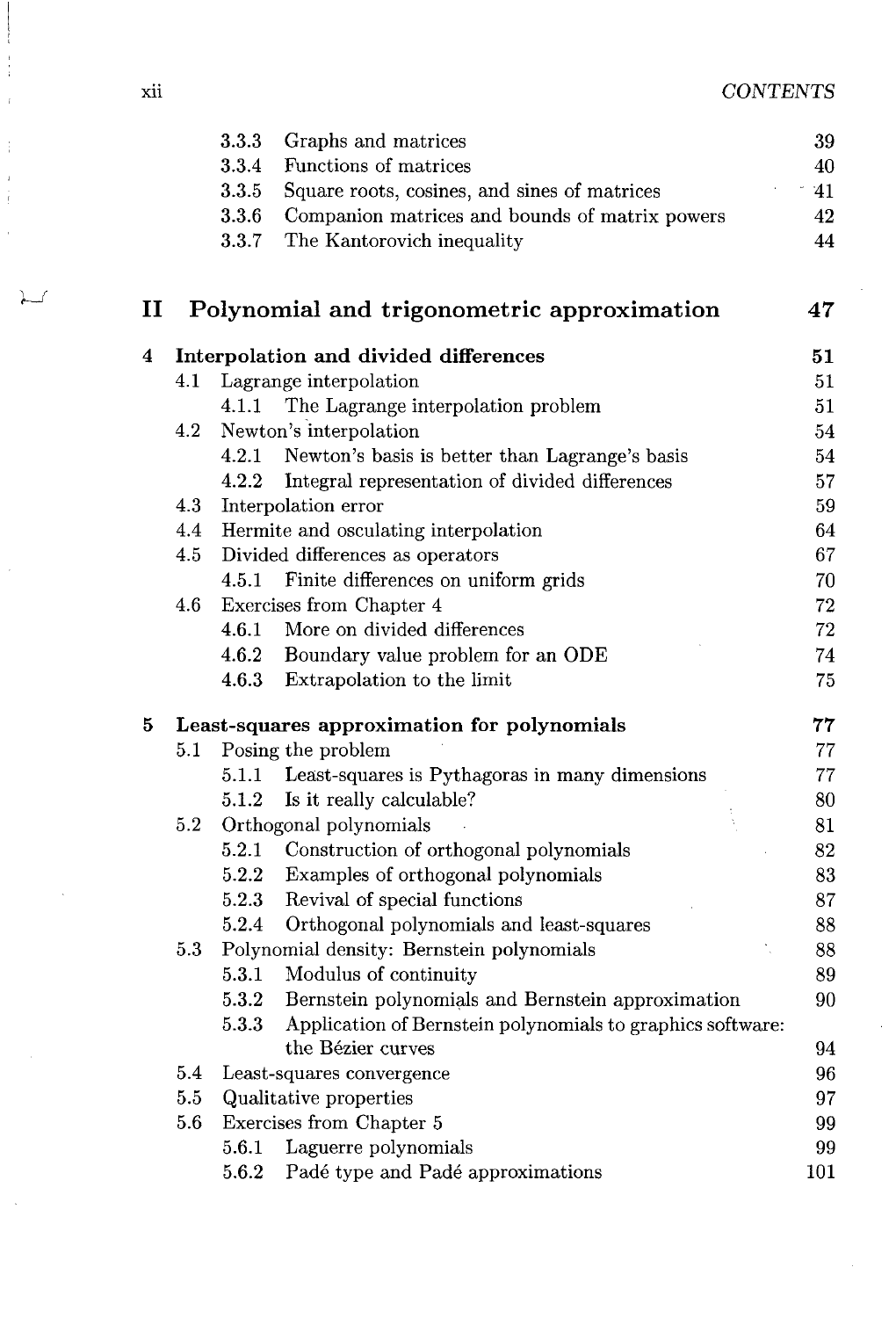| xııı |
|------|
|      |

 $\ddot{\phantom{0}}$ 

| 6 | <b>Splines</b> |                 |                                                                                     | 106              |
|---|----------------|-----------------|-------------------------------------------------------------------------------------|------------------|
|   | 6.1            |                 | Natural splines: the functional approach                                            | 107              |
|   |                | 6.1.1           | Weak equality of functions                                                          | 107 <sup>1</sup> |
|   |                | 6.1.2           | Weak integrals of functions                                                         | 108              |
|   |                | 6.1.3           | The space of natural splines                                                        | 110              |
|   | 6.2            |                 | Numerics for cubic natural splines                                                  | 116              |
|   | 6.3            |                 | Spaces of splines, $B$ -splines                                                     | 119              |
|   |                | 6.3.1           | Splines with distinct knots                                                         | 119              |
|   |                | 6.3.2           | The beautiful properties of B-splines                                               | 120              |
|   |                | 6.3.3           | Numerics with $B$ -splines                                                          | 125              |
|   |                | 6.3.4           | Using $B$ -splines to understand natural splines                                    | 127              |
|   |                | 6.3.5           | B-splines in CAGD                                                                   | 128              |
|   | 6.4            |                 | Exercises from Chapter 6                                                            | 130              |
|   |                | 6.4.1           | Varied exercises on splines                                                         | 130              |
|   |                | 6.4.2           | Approximation by splines                                                            | 131              |
|   |                | 6.4.3           | Coincident knots                                                                    | 132              |
| 7 |                | Fourier's world |                                                                                     | 133              |
|   | 7.1            |                 | Trigonometric approximation and Fourier series                                      | 133              |
|   |                | 7.1.1           | Trigonometric polynomials                                                           | 134              |
|   |                | 7.1.2           | Integration of periodic functions                                                   | 134              |
|   |                | 7.1.3           | Least-squares approximation for trigonometric                                       |                  |
|   |                |                 | polynomials                                                                         | 135              |
|   |                | 7.1.4           | Density of trigonometric polynomials in the space of                                |                  |
|   |                |                 | continuous periodic functions                                                       | 136              |
|   |                | 7.1.5           | Convergence in the mean square of trigonometric                                     |                  |
|   |                |                 | approximation to continuous functions                                               | 139              |
|   |                | 7.1.6           | Asymptotic behaviour of Fourier coefficients                                        | 140              |
|   |                | 7.1.7           | Convergence of trigonometric approximation to $L^2_{\sharp}$                        |                  |
|   |                |                 | functions                                                                           | 142              |
|   |                | 7.1.8           | Uniform convergence of Fourier series                                               | 144              |
|   | 7.2            |                 | Convolution and pointwise convergence                                               | 146              |
|   |                | 7.2.1           | Convolution                                                                         | 146              |
|   |                | 7.2.2           | Regularization                                                                      | 148              |
|   |                | 7.2.3           | Constructive density results                                                        | 150              |
|   |                | 7.2.4           | Convolution and Fourier series                                                      | 151              |
|   |                | 7.2.5           | Convergence of Fourier series as a local phenomenon                                 | 152              |
|   |                | 7.2.6           | Pointwise convergence of partial Fourier sums of<br>absolutely continuous functions | 153              |
|   |                | 7.2.7           | Pointwise convergence of partial Fourier sums of piecewise                          |                  |
|   |                |                 | absolutely continuous functions                                                     | 156              |
|   |                | 7.2.8           | Gibbs phenomenon                                                                    | 157              |
|   | 7.3            |                 | Exercises from Chapter 7                                                            | 159              |
|   |                | 7.3.1           | Elementary exercises on Fourier series                                              | 159              |
|   |                |                 |                                                                                     |                  |

Ŷ,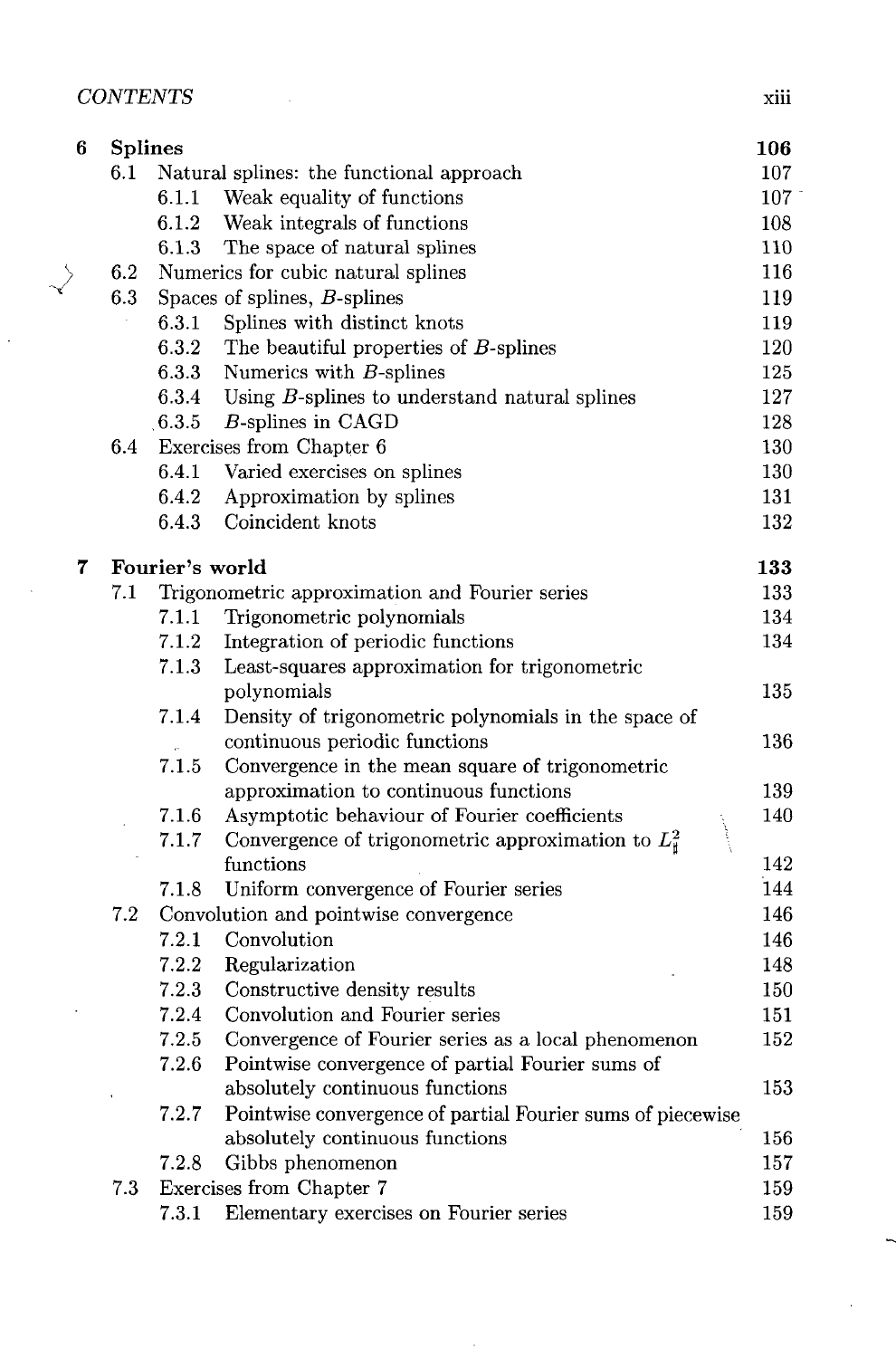|   |         | 7.3.2         | Féjer, La Vallée Poussin, and Poisson kernels                  | 160 |
|---|---------|---------------|----------------------------------------------------------------|-----|
|   |         | 7.3.3         | There exists an integrable function whose Fourier              |     |
|   |         |               | coefficients decrease arbitrarily slowly to 0                  | 162 |
|   |         | 7.3.4         | The existence of sequences of numbers $a_k$ tending to 0 as    |     |
|   |         |               | $ k $ tends to infinity which are not the Fourier coefficients |     |
|   |         |               | of any integrable function                                     | 162 |
|   |         | 7.3.5         | Discrete least-squares approximation by trigonometric          |     |
|   |         |               | polynomials                                                    | 163 |
| 8 |         | Quadrature    |                                                                | 165 |
|   | $8.1\,$ |               | Numerical integration                                          | 166 |
|   |         | 8.1.1         | Numerical integration for dummies                              | 166 |
|   | 8.2     |               | The analysis of quadrature formulae                            | 169 |
|   |         | 8.2.1         | Order of a quadrature formula                                  | 169 |
|   |         | 8.2.2         | On the practical interest of weighted formulae                 | 171 |
|   |         | 8.2.3         | Examples of simple formulae                                    | 172 |
|   |         | 8.2.4         | Composite formulae                                             | 173 |
|   | 8.3     |               | The Peano kernel and error estimates                           | 174 |
|   |         | 8.3.1         | Definition of the Peano kernel                                 | 174 |
|   |         | 8.3.2         | Quadrature error in composite formulae                         | 179 |
|   | 8.4     |               | Gaussian quadrature                                            | 180 |
|   | 8.5     |               | Periodic numerical integration                                 | 183 |
|   | 8.6     |               | Bernoulli, Euler-MacLaurin                                     | 184 |
|   |         | 8.6.1         | Detailed analysis of the trapezium formula                     | 185 |
|   |         | 8.6.2         | The Bernoulli polynomials                                      | 187 |
|   |         | 8.6.3         | The Euler-MacLaurin formula                                    | 189 |
|   | 8.7     |               | Discrete Fourier and fast Fourier transforms                   | 189 |
|   |         | 8.7.1         | Discrete Fourier transforms                                    | 190 |
|   |         | 8.7.2         | Principle of the fast Fourier transform algorithm              | 191 |
|   |         | 8.7.3         | FFT algorithm: decimation-in-frequency                         | 193 |
|   | 8.8     |               | Exercises from Chapter 8                                       | 197 |
|   |         | 8.8.1         | Summation of series with Bernoulli numbers and                 |     |
|   |         |               | polynomials                                                    | 197 |
|   |         | 8.8.2         | The Fredholm integral equation of the first kind               | 200 |
|   |         | 8.8.3         | Towards Franklin's periodic wavelets                           | 202 |
|   |         |               |                                                                |     |
| ш |         |               | Numerical linear algebra                                       | 205 |
| 9 |         | Gauss's world |                                                                | 207 |
|   | 9.1     |               | Elimination without pivoting                                   | 207 |
|   |         | 9.1.1         | Just elimination                                               | 207 |
|   |         | 9.1.2         | Matrix interpretation of Gaussian elimination                  | 209 |
|   | 9.2     |               | Putting it into practice: operation counts                     | 212 |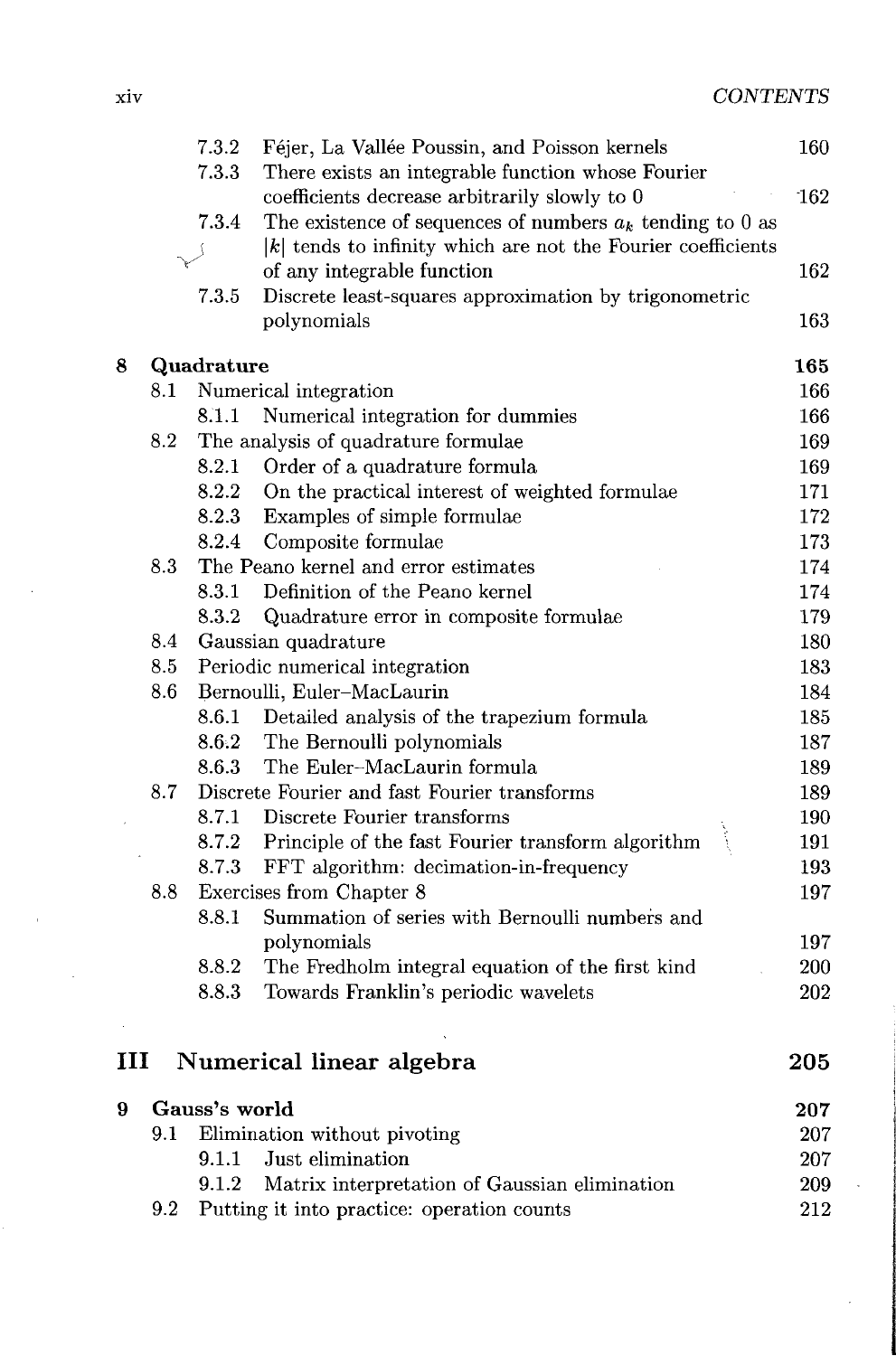### *CONTENTS* xv

|                      | 9.2.1 | The madness of Cramer's rule                                               | 212     |
|----------------------|-------|----------------------------------------------------------------------------|---------|
|                      | 9.2.2 | Putting elimination into practice                                          | 214     |
|                      | 9.2.3 | Operation counts for elimination                                           | 214     |
|                      | 9.2.4 | Inverting a matrix: putting it into practice and the                       |         |
|                      |       | operation count                                                            | 215     |
|                      | 9.2.5 | Do we need to invert matrices?                                             | 216     |
| 9.3                  |       | Elimination with pivoting                                                  | 217     |
|                      | 9.3.1 | The effect of a small pivot                                                | 217     |
|                      | 9.3.2 | Partial pivoting and total pivoting: general description<br>and cost       | 219     |
|                      | 9.3.3 | Aside: permutation matrices                                                | 221     |
|                      | 9.3.4 | Matrix interpretation of partial and total pivoting                        | 222     |
|                      | 9.3.5 | The return of the determinant                                              | 224     |
|                      | 9.3.6 | <b>Banded matrices</b>                                                     | 224     |
| 9.4                  |       | Other decompositions: LDU and Cholesky                                     | 227     |
|                      | 9.4.1 | The LDU decomposition                                                      | 227     |
|                      | 9.4.2 | The Cholesky method                                                        | 228     |
|                      | 9.4.3 | Putting the Cholesky method into practice and operation                    |         |
|                      |       | counts                                                                     | 231     |
| 9.5                  |       | Exercises from Chapter 9                                                   | 231     |
|                      | 9.5.1 | Exercises on the rank of systems of vectors                                | 231     |
|                      | 9.5.2 | Echelon matrices and least-squares                                         | 232     |
| $\ddot{\phantom{a}}$ | 9.5.3 | The conditioning of a linear system                                        | 235     |
|                      | 9.5.4 | Inverting persymmetric matrices                                            | 237     |
|                      |       | 10 Theoretical interlude                                                   | 240     |
|                      |       | 10.1 The Rayleigh quotient                                                 | 240     |
|                      |       | 10.2 Spectral radius and norms                                             | 242     |
|                      |       | 10.2.1 Spectral radius                                                     | 242     |
|                      |       | 10.2.2 Norms of vectors, operators, and matrices                           | 243     |
|                      |       | 10.3 Topology and norms                                                    | 244     |
|                      |       | 10.3.1 Topology refresher                                                  | 244     |
|                      |       | 10.3.2 Equivalence of norms                                                | 244     |
|                      |       | 10.3.3 Linear mappings: continuity, norm                                   | 247     |
|                      |       | 10.3.4 Subordinate norms                                                   | 248     |
|                      |       | 10.3.5 Examples of subordinate norms                                       | 250     |
|                      |       | 10.3.6 The Frobenius norm is not subordinate                               | 252     |
|                      |       | 10.4 Exercises from Chapter 10                                             | 254     |
|                      |       | 10.4.1 Continuity of the eigenvalues of a matrix with respect to<br>itself | 254     |
|                      |       | 10.4.2 Various questions on norms                                          | $255\,$ |
|                      |       |                                                                            |         |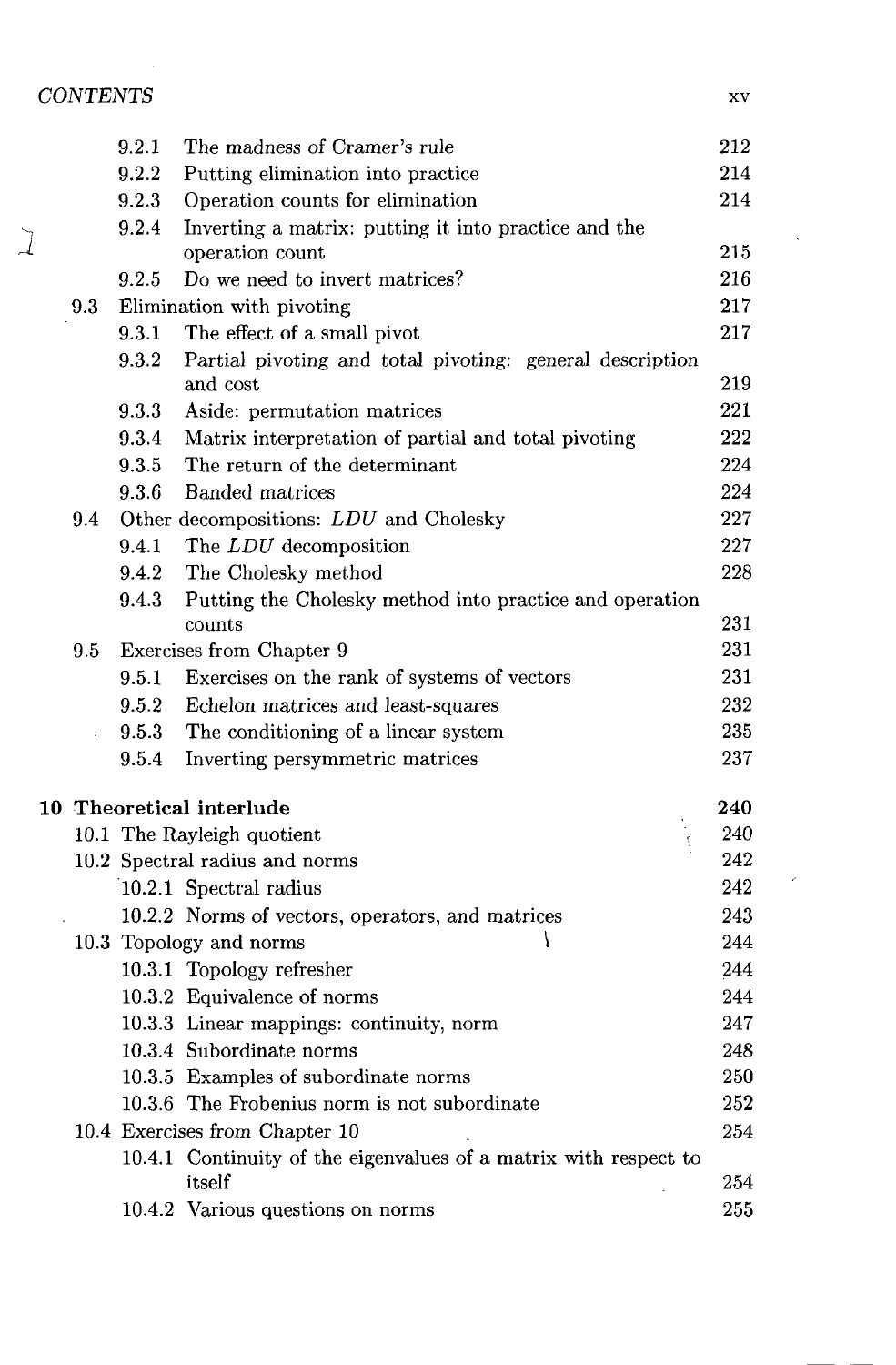|  | CONTENTS |  |  |  |
|--|----------|--|--|--|

 $\frac{1}{2}$ 

 $\hat{\mathcal{A}}$ 

| <b>XVI</b> |  |  |
|------------|--|--|

 $\ddot{\phantom{a}}$ 

|                 | 11 Iterations and recurrence                                    |     |  |  |  |  |  |
|-----------------|-----------------------------------------------------------------|-----|--|--|--|--|--|
|                 | 11.1 Iterative solution of linear systems                       |     |  |  |  |  |  |
|                 | 11.2 Linear recurrence and powers of matrices                   |     |  |  |  |  |  |
|                 | 11.2.1 The spectrum of a finite difference matrix               |     |  |  |  |  |  |
|                 | 11.3 Exercises from Chapter 11                                  |     |  |  |  |  |  |
|                 | 11.3.1 Finite difference matrix of the Laplacian in a rectangle |     |  |  |  |  |  |
|                 | 11.3.2 Richardson's and pre-conditioned Richardson's methods    |     |  |  |  |  |  |
|                 | 11.3.3 Convergence rate of the gradient method                  |     |  |  |  |  |  |
|                 | 11.3.4 The conjugate gradient                                   |     |  |  |  |  |  |
|                 | 11.3.5 Introduction to multigrid methods                        |     |  |  |  |  |  |
|                 | 12 Pythagoras' world                                            |     |  |  |  |  |  |
|                 | 12.1 About orthogonalization                                    |     |  |  |  |  |  |
|                 | 12.1.1 The Gram-Schmidt orthonormalization revisited            |     |  |  |  |  |  |
|                 | 12.1.2 Paths of inertia                                         |     |  |  |  |  |  |
|                 | 12.1.3 Topology for $QR$ and Cholesky                           |     |  |  |  |  |  |
|                 | 12.1.4 Operation counts and numeric strategies                  |     |  |  |  |  |  |
|                 | 12.1.5 Hessenberg form                                          |     |  |  |  |  |  |
|                 | 12.1.6 Householder transformations                              |     |  |  |  |  |  |
|                 | 12.1.7 $QR$ decomposition by Householder transformations        |     |  |  |  |  |  |
|                 | 12.1.8 Hessenberg form by Householder transformations           |     |  |  |  |  |  |
|                 |                                                                 |     |  |  |  |  |  |
|                 | 12.2 Exercises from Chapter 12                                  |     |  |  |  |  |  |
|                 | 12.2.1 The square root of a Hermitian positive definite matrix  |     |  |  |  |  |  |
|                 |                                                                 |     |  |  |  |  |  |
| $\mathbf{IV}^-$ | Nonlinear problems                                              |     |  |  |  |  |  |
|                 | 13 Spectra                                                      |     |  |  |  |  |  |
|                 | 13.1 Eigenvalues: the naïve approach                            |     |  |  |  |  |  |
|                 | 13.1.1 Seeking eigenvalues and polynomial equations             |     |  |  |  |  |  |
|                 | 13.1.2 The bisection method                                     |     |  |  |  |  |  |
|                 | 13.2 Resonance and vibration                                    |     |  |  |  |  |  |
|                 | 13.2.1 Galloping Gertie                                         |     |  |  |  |  |  |
|                 | 13.2.2 Small vibrations                                         |     |  |  |  |  |  |
|                 | 13.3 Power method                                               |     |  |  |  |  |  |
|                 | 13.3.1 The straightforward case                                 |     |  |  |  |  |  |
|                 | 13.3.2 Modification of the power method                         |     |  |  |  |  |  |
|                 | 13.3.3 Inverse power method                                     |     |  |  |  |  |  |
|                 | 13.4 $QR$ method                                                |     |  |  |  |  |  |
|                 | 13.4.1 The algorithm and its basic properties                   |     |  |  |  |  |  |
|                 | 13.4.2 Convergence in a special case                            |     |  |  |  |  |  |
|                 | 13.4.3 Effectiveness of ${\cal Q}{\cal R}$                      |     |  |  |  |  |  |
|                 | 13.5 Exercises from Chapter 13                                  | 305 |  |  |  |  |  |

 $\hat{p}^{(i)}$  .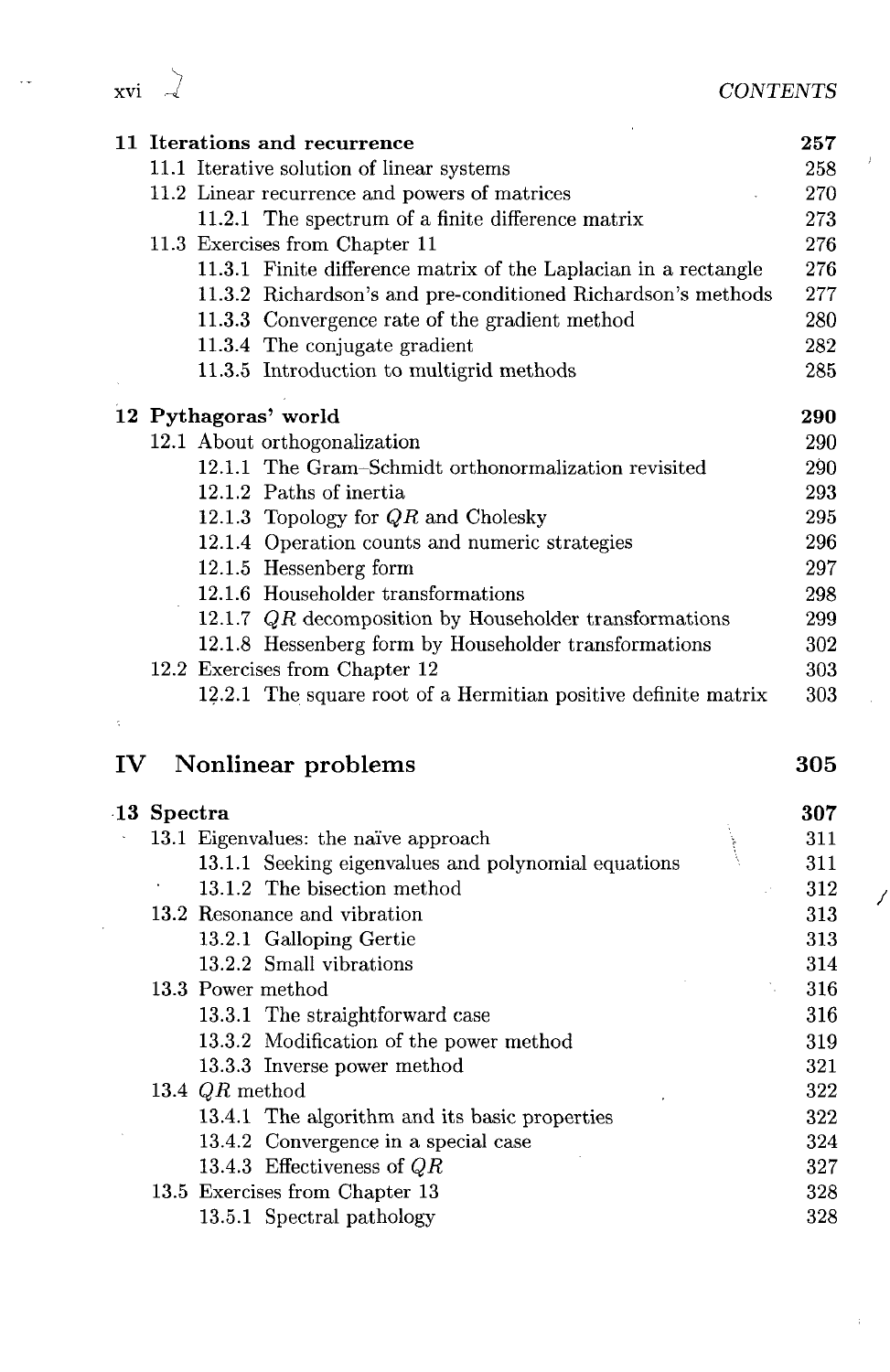| <b>CONTENTS</b> |                                                                 | xvii   |
|-----------------|-----------------------------------------------------------------|--------|
|                 |                                                                 |        |
|                 | 13.5.2 $QR$ flow and Lax pairs                                  | 328    |
|                 | 14 Nonlinear equations and systems                              | $331-$ |
|                 | 14.1 From existence to construction                             | 331    |
|                 | 14.1.1 Existence and non-existence of solutions                 | 331    |
|                 | 14.1.2 Existence proofs translate into algorithms               | 333    |
|                 | 14.1.3 A long and exciting history                              | 333    |
|                 | 14.1.4 An overview of existence proofs                          | 334    |
|                 | 14.2 Construction of several methods                            | 336    |
|                 | 14.2.1 The strictly contracting fixed point theorem             | 336    |
|                 | 14.2.2 Newton's method: geometric interpretation and examples   | 338    |
|                 | 14.2.3 Convergence of Newton's method                           | 341    |
|                 | 14.2.4 The secant method                                        | 344    |
|                 | 14.2.5 The golden ratio and Fibonacci's rabbits                 | 348    |
|                 | 14.2.6 Order of an iterative method                             | 351    |
|                 | 14.2.7 Ideas on the solution of vector problems                 | 352    |
|                 | 14.3 Exercises from Chapter 14                                  | 353    |
|                 | 14.3.1 The Cardano formulae                                     | 353    |
|                 | 14.3.2 Brouwer's fixed point theorem in dimension 2             | 354    |
|                 | 14.3.3 Comparison of two methods for calculating square roots   | 355    |
|                 | 14.3.4 Newton's method for finding the square roots of matrices | 357    |
|                 | 15 Solving differential systems                                 | 362    |
|                 | 15.1 Cauchy-Lipschitz theory                                    | 362    |
|                 | 15.1.1 Idea of the proof of existence for ODEs                  | 362    |
|                 | 15.1.2 Cauchy-Lipschitz existence theorem                       | 363    |
|                 | 15.1.3 Systems of order 1 and of order $p$                      | 366    |
|                 | 15.1.4 Autonomous and non-autonomous systems                    | 367    |
|                 | 15.2 Linear differential equations                              | 367    |
|                 | 15.2.1 Constant coefficient linear systems                      | 367    |
|                 | 15.2.2 Matrix exponentials                                      | 369    |
|                 | 15.2.3 Duhamel's formula                                        | 371    |
|                 | 15.2.4 Linear equations and systems with variable coefficients  | 372    |
|                 | 15.2.5 Gronwall's lemma                                         | 377    |
|                 | 15.2.6 Applications of Gronwall's lemma                         | 379    |
|                 | 15.2.7 Smoother solutions                                       | 380    |
|                 | 15.3 Exercises from Chapter 15                                  | 382    |
|                 | 15.3.1 Lyapunov function for a $2 \times 2$ linear system       | 382    |
|                 | 15.3.2 A delay differential equation                            | 382    |
|                 | 15.3.3 A second-order ordinary differential equation            | 384    |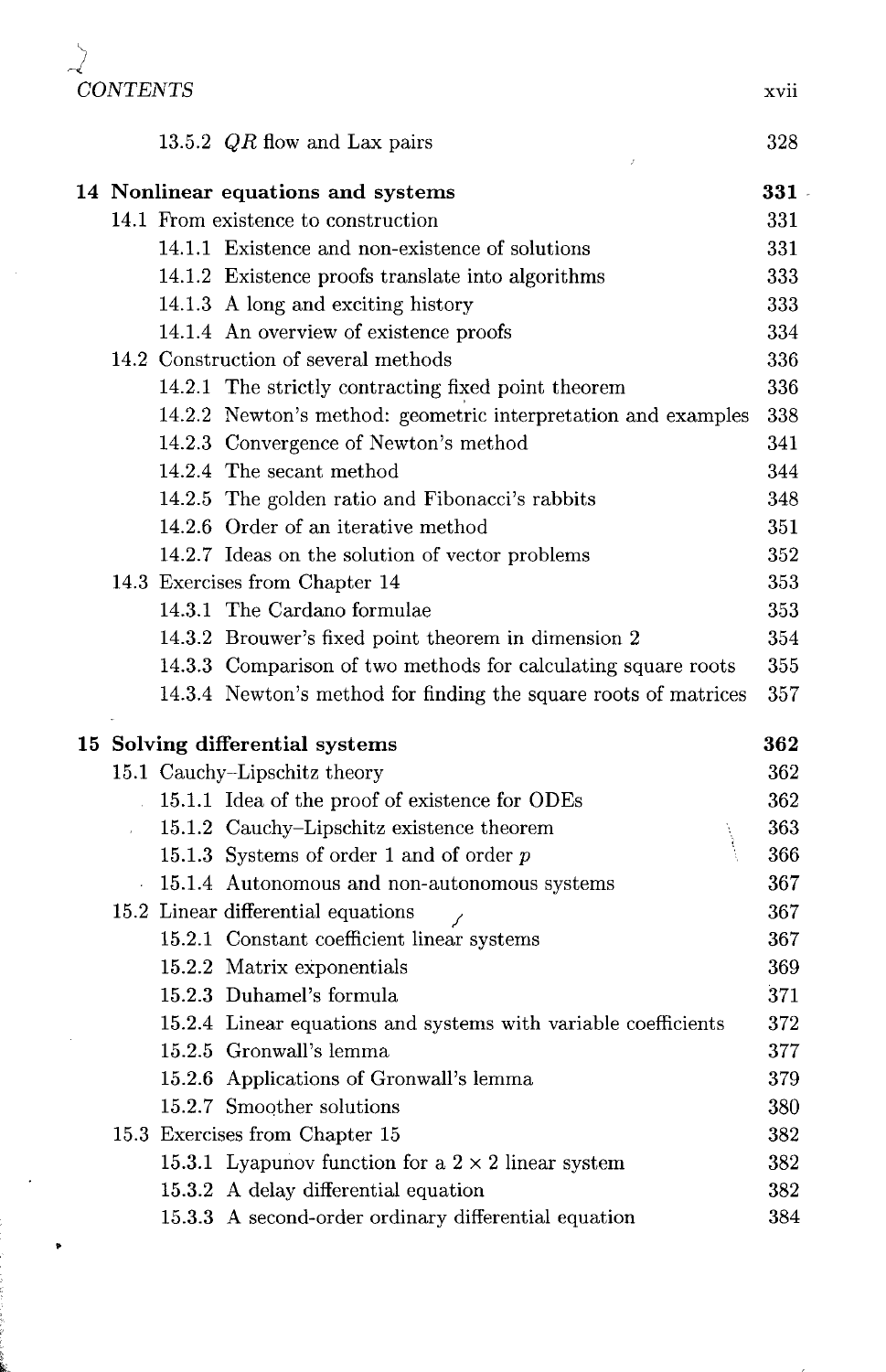xviii *CONTENTS*

|   | × |  |
|---|---|--|
|   |   |  |
| ٠ |   |  |

| 385<br>16 Single-step schemes        |  |                                                                   |     |  |
|--------------------------------------|--|-------------------------------------------------------------------|-----|--|
| 16.1 Single-step schemes: the basics |  |                                                                   |     |  |
|                                      |  | 16.1.1 Convergence, stability, consistency                        | 387 |  |
|                                      |  | 16.1.2 Necessary and sufficient condition of consistency          | 389 |  |
|                                      |  | 16.1.3 Sufficient condition for stability                         | 390 |  |
|                                      |  | 16.2 Order of a one-step scheme                                   | 392 |  |
|                                      |  | 16.3 Explicit and implicit Euler schemes                          | 395 |  |
|                                      |  | 16.3.1 The forward Euler scheme                                   | 395 |  |
|                                      |  | 16.3.2 Backwards Euler scheme                                     | 396 |  |
|                                      |  | 16.3.3 $\theta$ -method                                           | 398 |  |
|                                      |  | 16.4 Runge-Kutta formulae                                         | 399 |  |
|                                      |  | 16.4.1 Examples of Runge-Kutta schemes                            | 400 |  |
|                                      |  | 16.5 Exercises from Chapter 16                                    | 403 |  |
|                                      |  | 16.5.1 Detailed study of the $\theta$ -scheme                     | 403 |  |
|                                      |  | 16.5.2 Euler scheme with variable step size and asymptotic error  |     |  |
|                                      |  | estimates                                                         | 404 |  |
|                                      |  | 16.5.3 Numerical schemes for a delay differential equation        | 407 |  |
|                                      |  | 16.5.4 Alternate directions                                       | 409 |  |
|                                      |  | 16.5.5 Numerical analysis of a second-order differential equation | 412 |  |
| 17 Linear multistep schemes          |  |                                                                   |     |  |
|                                      |  | 17.1 Constructing multistep methods                               | 414 |  |
|                                      |  | 17.1.1 Adams methods                                              | 415 |  |
|                                      |  | 17.1.2 The multistep methods of Adams                             | 416 |  |
|                                      |  | 17.1.3 Backward differentiation                                   | 419 |  |
|                                      |  | 17.1.4 Other multistep methods                                    | 420 |  |
|                                      |  | 17.2 Order of multistep methods                                   | 421 |  |
|                                      |  | 17.2.1 The order is nice and easy for multistep methods           | 421 |  |
|                                      |  | 17.2.2 Order of some multistep methods                            | 423 |  |
|                                      |  | 17.3 Stability of multistep methods                               | 424 |  |
|                                      |  | 17.3.1 Multistep methods can be very unstable                     | 424 |  |
|                                      |  | 17.3.2 The stability theory for multistep methods                 | 426 |  |
|                                      |  | 17.3.3 Stability of some multistep schemes                        | 432 |  |
|                                      |  | 17.4 Convergence of multistep schemes                             | 432 |  |
|                                      |  | 17.4.1 Initializing multistep methods                             | 432 |  |
|                                      |  | 17.4.2 Solving in the implicit case                               | 433 |  |
|                                      |  | 17.5 Exercises from Chapter 17                                    | 433 |  |
|                                      |  | 17.5.1 Short exercises                                            | 433 |  |
|                                      |  | 17.5.2 An alternative formulation of the order condition          | 434 |  |
|                                      |  | 17.5.3 Weak instability                                           | 434 |  |
|                                      |  | 17.5.4 Predictor-corrector methods                                | 435 |  |
|                                      |  | 17.5.5 One-leg methods                                            | 437 |  |

l,